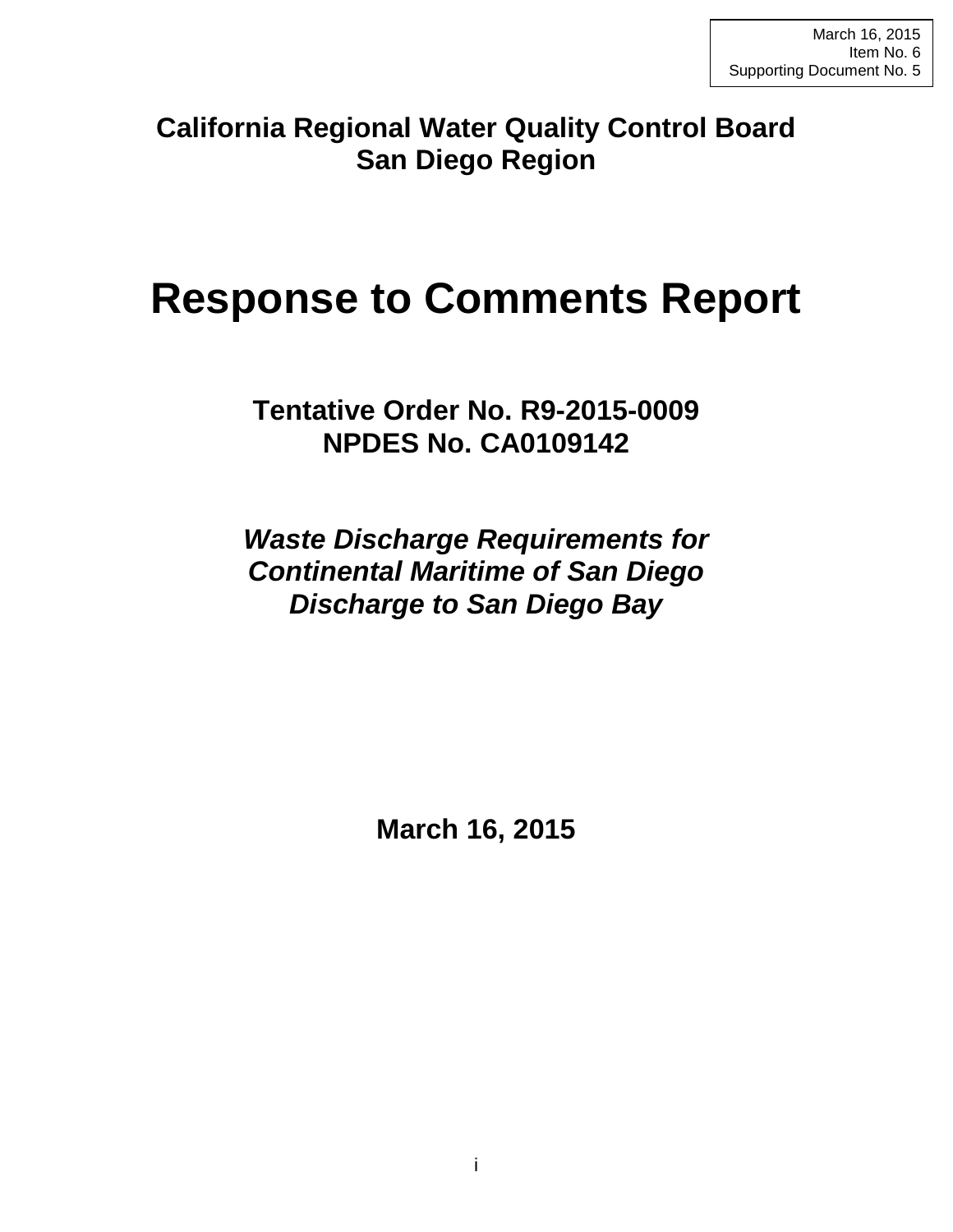#### **CALIFORNIA REGIONAL WATER QUALITY CONTROL BOARD SAN DIEGO REGION**

2375 Northside Drive, Suite 100, San Diego, California 92108 Phone • (619) 516-1990 • Fax (619) 516-1994 http://www.waterboards.ca.gov/sandiego

Documents are available at:<http://www.waterboards.ca.gov/sandiego>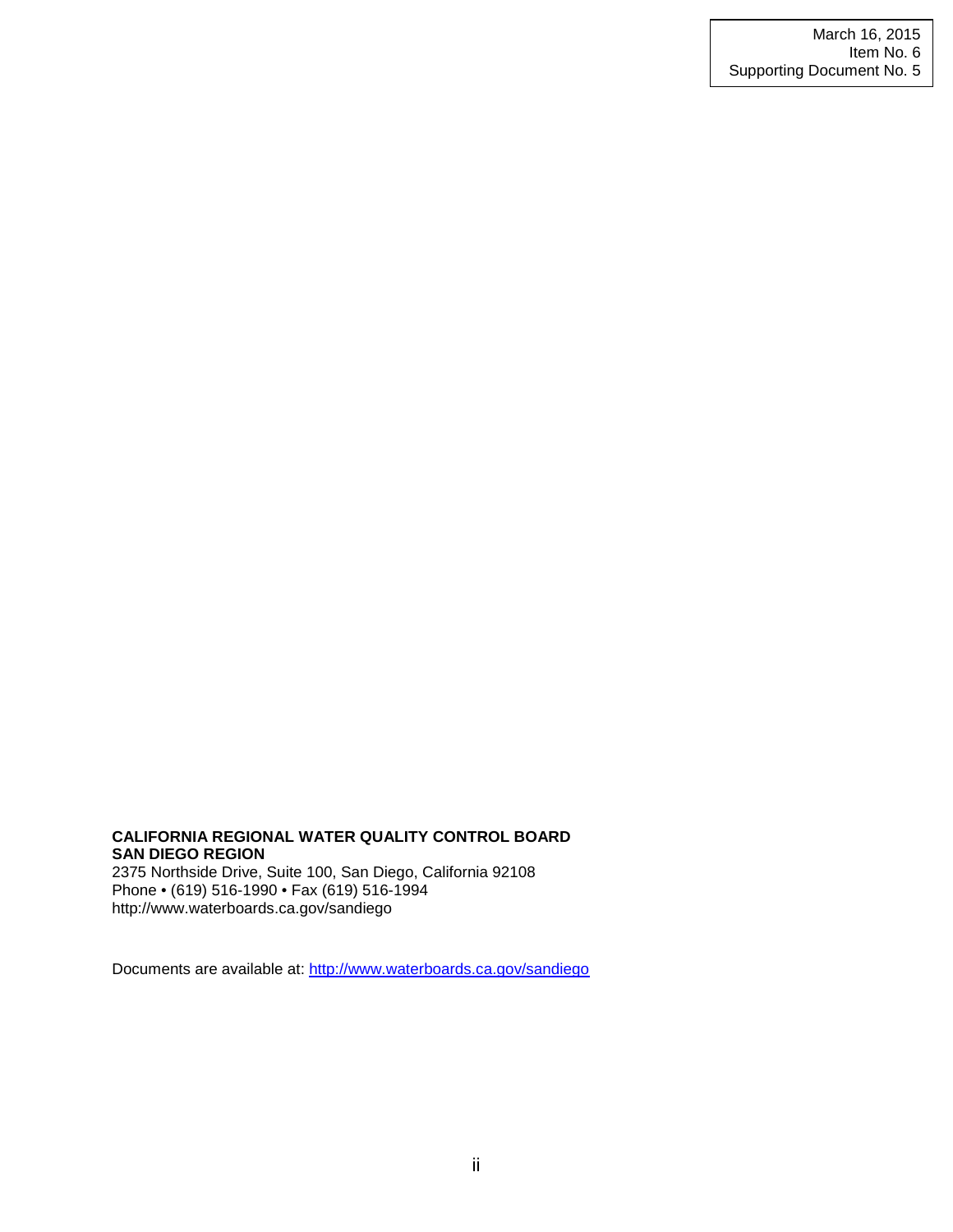### **California Regional Water Quality Control Board San Diego Region**

Henry Abarbanel, *Chair* Gary Strawn, *Vice Chair* Eric Anderson Tomás Morales Stefanie Warren Betty Olsen Vacant

David W. Gibson*, Executive Officer* James Smith*, Assistant Executive Officer*

Catherine Hagan, *Senior Staff Counsel, Office of Chief Counsel* Adriana Nunez, *Staff Counsel, Office of Chief Counsel*

This report was prepared under the direction of

David T. Barker*, P.E., Supervising Water Resource Control Engineer, Surface Water Basins Branch* Brandi N. Outwin-Beals, P.E., *Senior Water Resources Control Engineer, Source Control Unit*

By

Kristin K. Schwall, P.E.*, Water Resource Control Engineer*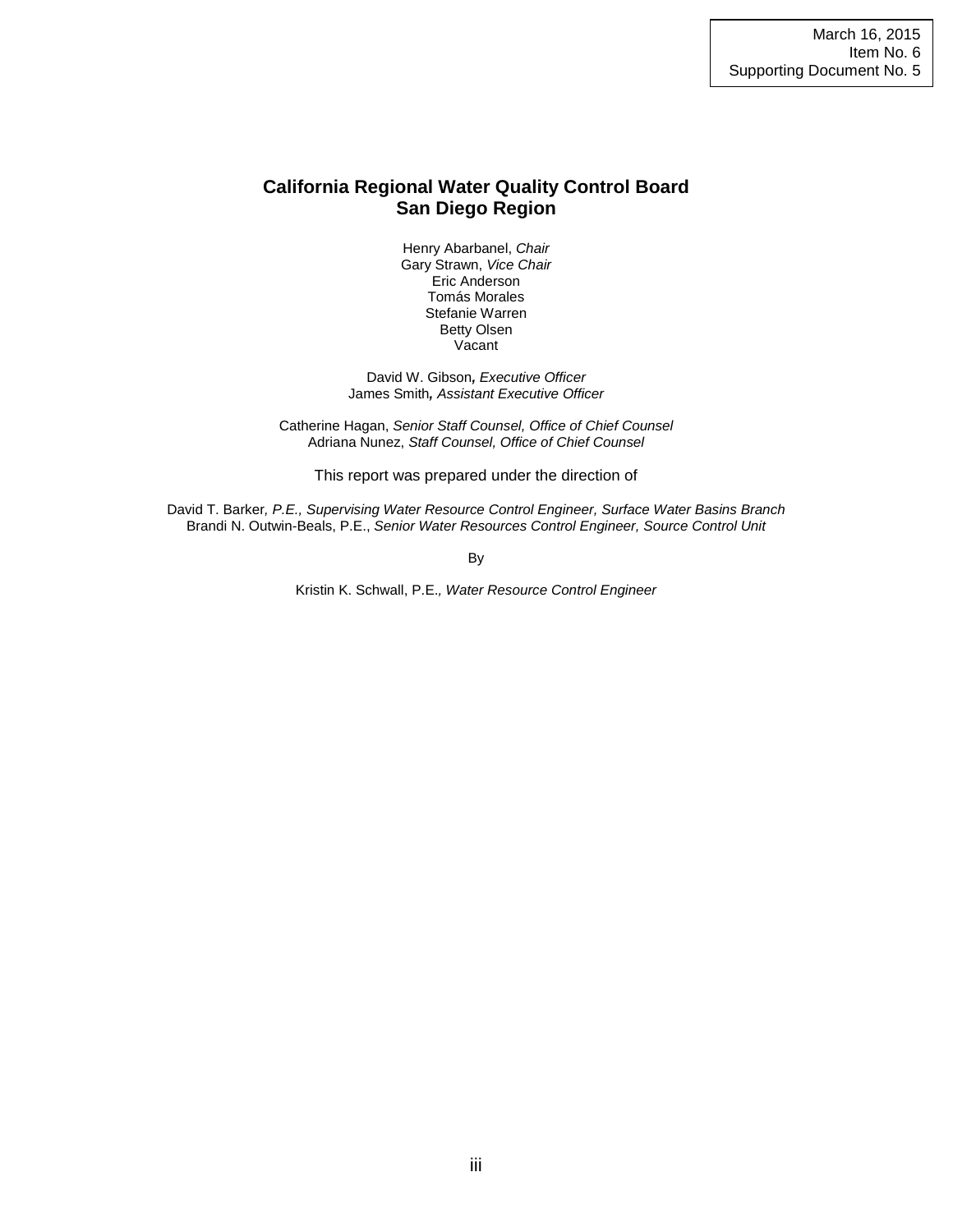*This Page Intentionally Left Blank*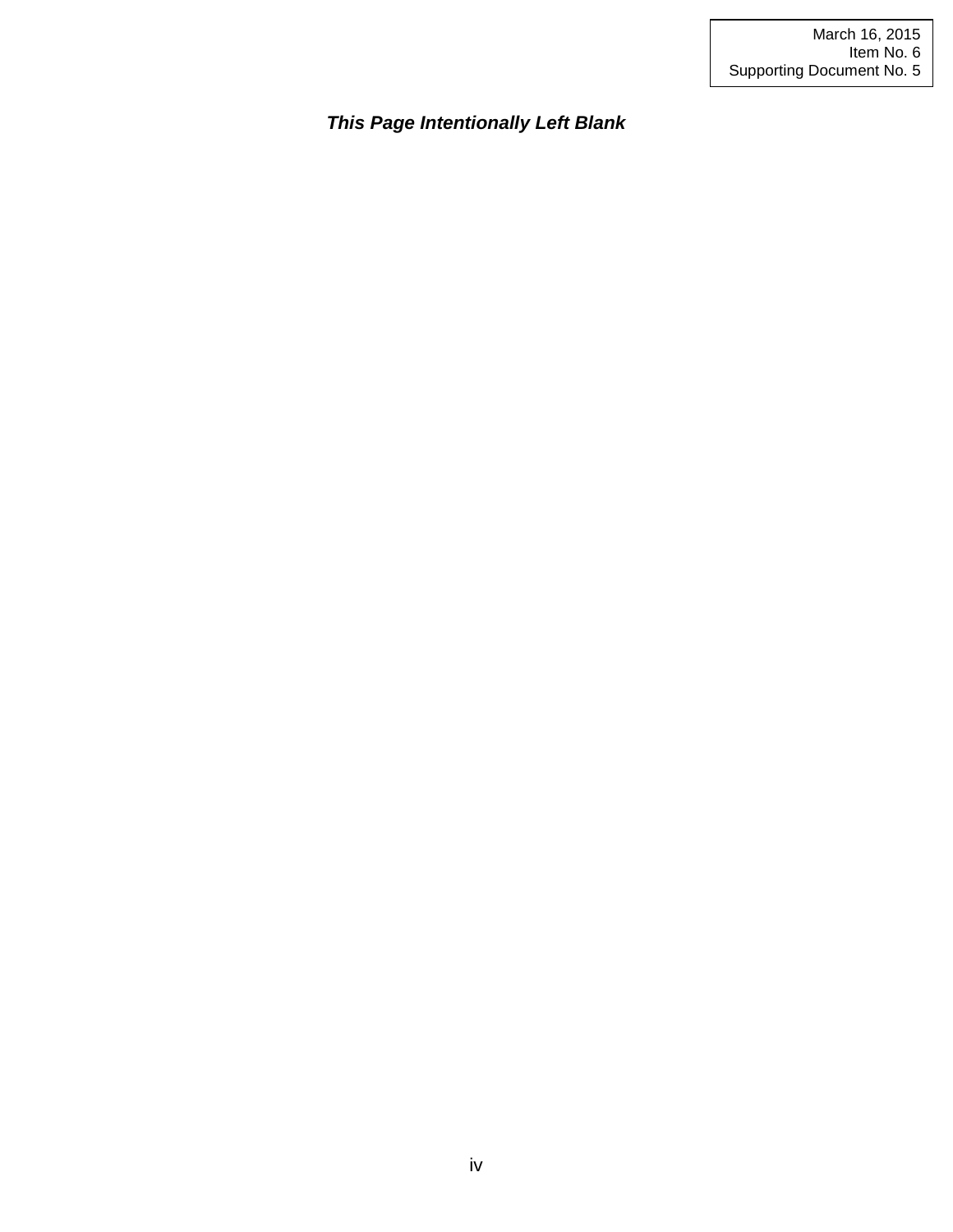#### **Introduction**

The California Regional Water Quality Control Board, San Diego Region (San Diego Water Board) has prepared this Response to Comments Report on Tentative Order No. R9-2015- 0009, NPDES No. CA0109142, Continental Maritime of San Diego Discharge to San Diego Bay (Tentative Order). The Tentative Order was available for public review and comment for 30 days, with the comment period ending on February 5, 2015.

| Written comments were received from:                                                                        |  |
|-------------------------------------------------------------------------------------------------------------|--|
| Continental Maritime of San Diego (Continental Maritime)<br>U.S. Environmental Protection Agency, Region IX |  |

#### **Comments and Responses**

The written comments and San Diego Water Board responses are in the table that follows. The comments are organized according to the person or entity that made the comment. The table indicates if the Tentative Order was revised in response to the comment.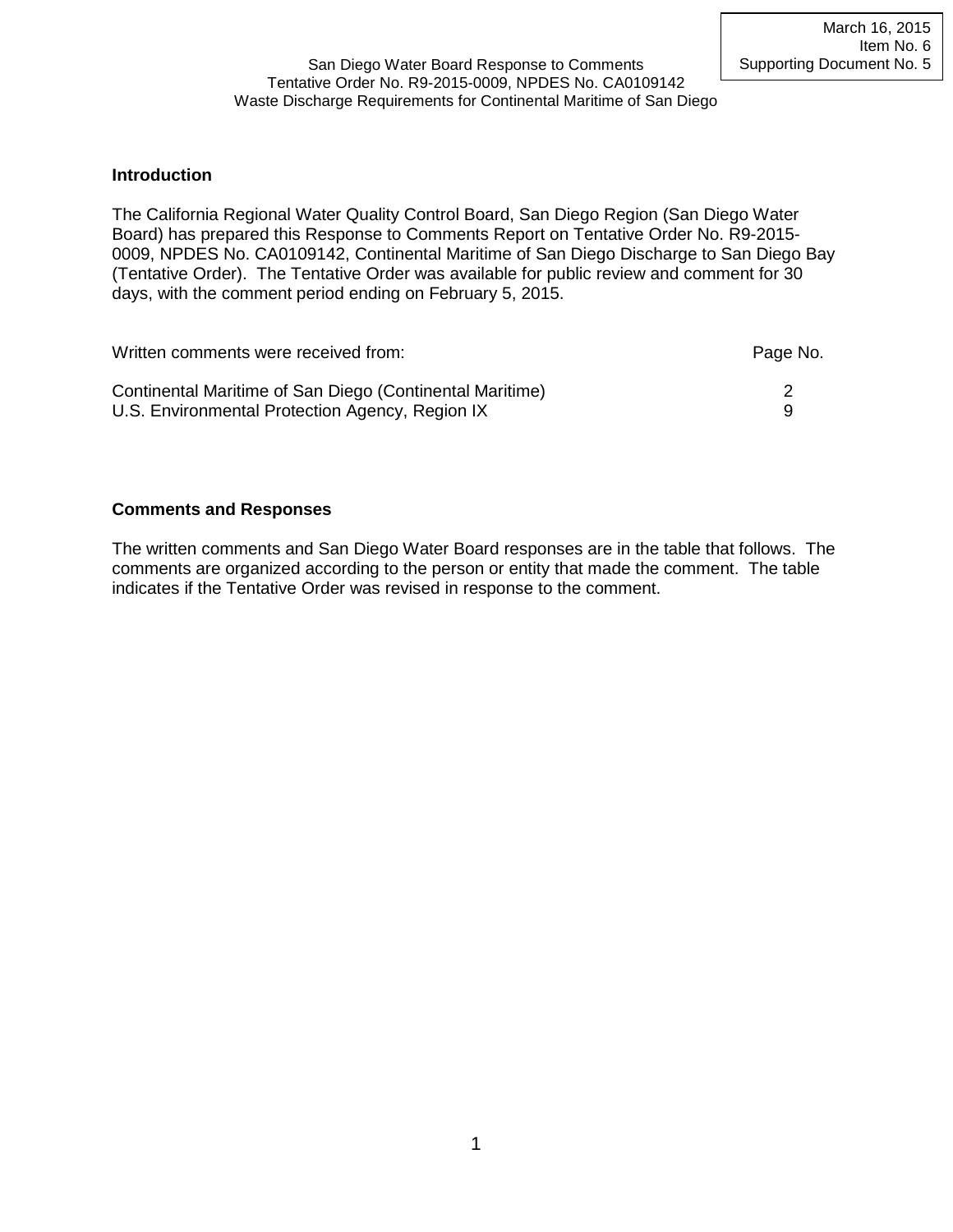|                            |                                                                                                                                                                                                                                                                                                                                                                                                                                                                                                                                                                                                                                                                                                                                                                                                                                                                                                                                                                                                                                                                                                                                                                                                                                                                                                                                                           | <b>Continental Maritime of San Diego (Continental Maritime)</b>                                                                                                                                                                                                                                                                                                                                                                                                                                                                                                                                                                                                                                                                                                                                                                                                                                                                                                                                                                                                                                                                                                                                                                                                                                                                                                                                                                                                                                                                                                                                                                                                                                                                                                                                                                                                                                                                                                         |                                                         |
|----------------------------|-----------------------------------------------------------------------------------------------------------------------------------------------------------------------------------------------------------------------------------------------------------------------------------------------------------------------------------------------------------------------------------------------------------------------------------------------------------------------------------------------------------------------------------------------------------------------------------------------------------------------------------------------------------------------------------------------------------------------------------------------------------------------------------------------------------------------------------------------------------------------------------------------------------------------------------------------------------------------------------------------------------------------------------------------------------------------------------------------------------------------------------------------------------------------------------------------------------------------------------------------------------------------------------------------------------------------------------------------------------|-------------------------------------------------------------------------------------------------------------------------------------------------------------------------------------------------------------------------------------------------------------------------------------------------------------------------------------------------------------------------------------------------------------------------------------------------------------------------------------------------------------------------------------------------------------------------------------------------------------------------------------------------------------------------------------------------------------------------------------------------------------------------------------------------------------------------------------------------------------------------------------------------------------------------------------------------------------------------------------------------------------------------------------------------------------------------------------------------------------------------------------------------------------------------------------------------------------------------------------------------------------------------------------------------------------------------------------------------------------------------------------------------------------------------------------------------------------------------------------------------------------------------------------------------------------------------------------------------------------------------------------------------------------------------------------------------------------------------------------------------------------------------------------------------------------------------------------------------------------------------------------------------------------------------------------------------------------------------|---------------------------------------------------------|
| 1998.<br>lthe storm event. | Continental Maritime of San Diego respectfully requests<br>chronic toxicity testing requirements be removed from the<br>Tentative Order as it was from Order 97-37. The previous<br>deletion can be confirmed in the State Water Quality<br>Control Board Order WQ-98-07 dated September 17,<br>The Tentative Order requires chronic toxicity monitoring of 2008-00049.<br>our storm water discharges. Our primary concern with the<br>tentative order is firmly fixed on chronic toxicity being a<br>proven inaccurate method of analyzing the extremely rare<br>storm water discharges at our facility. For reference, we<br>do not have industrial effluents at all, we do not have<br>industrial area storm water, and all of our prior NPDES<br>orders required acute monitoring following a San Diego<br>County Superior Court 'Stay of Effectiveness' (Case No.<br>718025) and the State Water Resources Control Board's<br>subsequent reconsideration and ruling in our favor in 1998<br>(Order WQ-98-07). The Court and Board found chronic<br>toxicity testing was not an appropriate measure of our<br>storm water discharges. They agreed chronic toxicity<br>samples should be from a continuous effluent to support<br>the renewable water requirement of the analytical method<br>whereas acute toxicity accurately captures a snapshot of | The Tentative Order establishes a chronic toxicity effluent limitation for<br>storm water from designated Industrial High Risk Areas and requires<br>periodic chronic toxicity monitoring of the discharges to demonstrate<br>compliance with the chronic toxicity effluent limitation and toxicity<br>receiving water limitation. The chronic toxicity effluent limitation and<br>monitoring requirements replace the acute toxicity effluent limitation<br>and monitoring requirements in the prior NPDES permit, Order No.<br>Neither the San Diego County Superior Court 'Stay of Effectiveness'<br>(Case No. 718025) nor the State Water Resources Control Board's<br>subsequent reconsideration and ruling in the 1998 Order WQ-98-07, In<br>the Matter of the Petitions of National Steel And Shipbuilding Company<br>and Continental Maritime Of San Diego, Inc. for Review of Waste<br>Discharge Requirements Orders 97-36 and 97-37 of the California<br>Regional Water Quality Control Board, San Diego Region, are binding<br>on the chronic toxicity requirements of the Tentative Order.<br>The chronic toxicity effluent limitation and testing requirements are<br>established in the Tentative Order to be fully protective of San Diego<br>Bay beneficial uses and are consistent with applicable NPDES permit<br>regulations, current U.S. Environmental Protection Agency (U.S.EPA)<br>guidance, draft statewide policy for toxicity assessment and control<br>currently under development by the State Water Resources Control<br>Board, and other NPDES permits regulating storm water discharges<br>which incorporate a chronic toxicity effluent limitation for storm water<br>and/or chronic toxicity monitoring requirements. These considerations<br>are explained in further detail below as well as in the in the Fact Sheet<br>in Attachment F of the Tentative Order.<br>Federal regulations require that NPDES permits include effluent | No changes have<br>been made to the<br>Tentative Order. |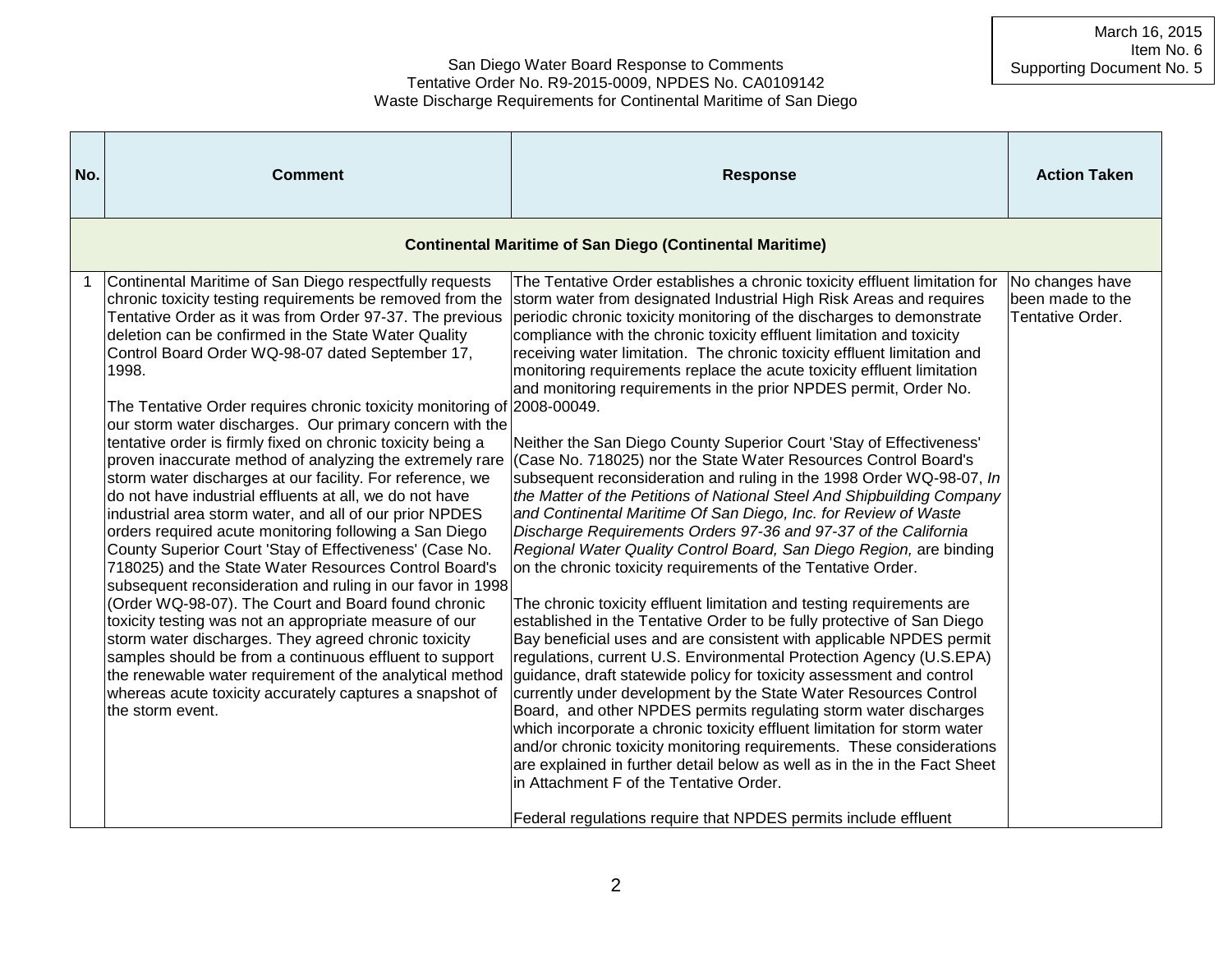| No. | <b>Comment</b> | <b>Response</b>                                                                                                                                                                                                                                                                                                                                                                                                                                                                                                                                                                                                                                                                                                                                                                                                                                                                                                                                                                                                                                                                                                                                                                                                                                                                                                                                                                                                                                                                                                                                                                                                                                                                                                                                                                                                                                                                                                                                                                                                                                                                                                                                                                                                          | <b>Action Taken</b> |
|-----|----------------|--------------------------------------------------------------------------------------------------------------------------------------------------------------------------------------------------------------------------------------------------------------------------------------------------------------------------------------------------------------------------------------------------------------------------------------------------------------------------------------------------------------------------------------------------------------------------------------------------------------------------------------------------------------------------------------------------------------------------------------------------------------------------------------------------------------------------------------------------------------------------------------------------------------------------------------------------------------------------------------------------------------------------------------------------------------------------------------------------------------------------------------------------------------------------------------------------------------------------------------------------------------------------------------------------------------------------------------------------------------------------------------------------------------------------------------------------------------------------------------------------------------------------------------------------------------------------------------------------------------------------------------------------------------------------------------------------------------------------------------------------------------------------------------------------------------------------------------------------------------------------------------------------------------------------------------------------------------------------------------------------------------------------------------------------------------------------------------------------------------------------------------------------------------------------------------------------------------------------|---------------------|
|     |                | limitations to control "whole effluent toxicity" where it is determined<br>through a reasonable potential analysis that a discharge causes, has<br>the reasonable potential to cause, or contributes to an excursion above<br>a narrative criterion. (See 40 CFR 122.44(d)(1)(iv) and 40 CFR<br>$122.44(d)(1)(v)$ . In Clean Water Act parlance, the term whole effluent<br>toxicity is used to describe the aggregate toxic effect of an aqueous<br>sample as measured by an organism's response upon exposure to the<br>sample. Toxic effects include, but are not limited to, lethality, impaired<br>growth, or reproduction effects. Whole effluent toxicity tests replicate<br>the total effect and actual environmental exposure of aquatic life to<br>toxic pollutants in an effluent without requiring the identification of the<br>specific pollutants. Chronic toxicity tests measure the sub-lethal effects<br>of a discharge or ambient water sample (e.g. reduced growth or<br>reproduction effects). Chronic toxicity tests also include a measurement<br>of acute toxicity lethality because chronic effects such as reduced<br>growth or reproduction cannot be measured if the organisms<br>experience a lethal effect before they can grow or reproduce.<br>Throughout the Tentative Order the term whole effluent toxicity is used<br>interchangeably with the term chronic toxicity.<br>The San Diego Water Board Water Quality Control Plan for the San<br>Diego Basin (9) (Basin Plan) contains a narrative toxicity water quality<br>objective stated in Receiving Water Limitation section V.G.1 of the<br>Tentative Order which provides in relevant part that all waters shall be<br>maintained free of toxic substances in concentrations that produce<br>detrimental physiological responses in humans, plants, terrestrial<br>animals, and aquatic organisms. The narrative toxicity objective is<br>consistent with the requirements of the federal Clean Water Act Section<br>101(a)(3) which declares "that it is the national policy that the discharge<br>of toxic pollutants in toxic amounts be prohibited."<br>The Tentative Order concludes in Attachment F of the Fact Sheet that |                     |
|     |                | due to the lack of monitoring data, the types of industrial activities<br>conducted on-site, the scale of the industrial activities, and the previous                                                                                                                                                                                                                                                                                                                                                                                                                                                                                                                                                                                                                                                                                                                                                                                                                                                                                                                                                                                                                                                                                                                                                                                                                                                                                                                                                                                                                                                                                                                                                                                                                                                                                                                                                                                                                                                                                                                                                                                                                                                                    |                     |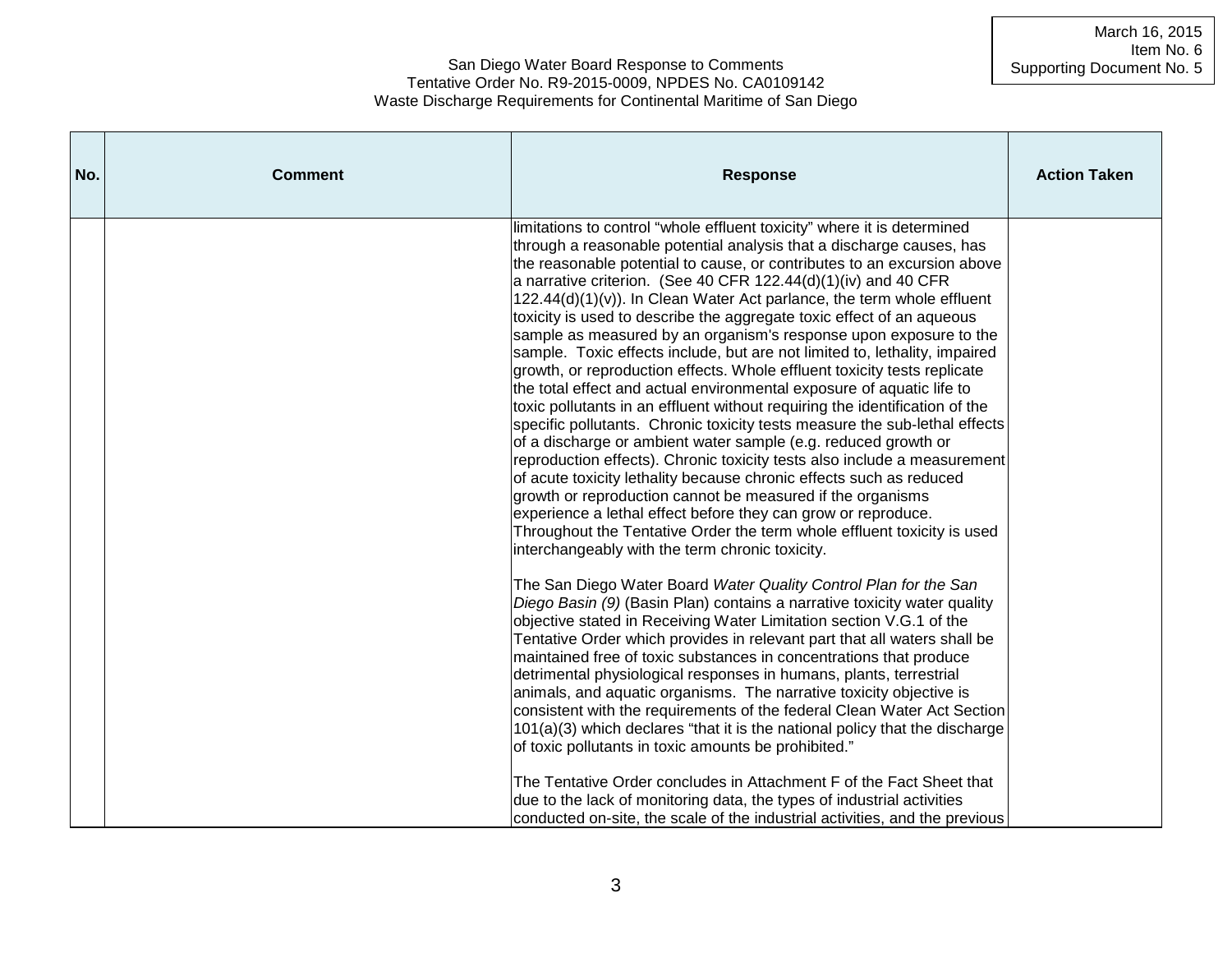| No. | <b>Comment</b> | <b>Response</b>                                                                                                                                                                                                                                                                                                                                                                                                                                                                                                                                                                                                                                                                                                                                                                                                                                                                                                                                                                                                                                                                                                                                                                                                                                                                                                                                                                                                                                                                                                                                                                                                                                                                                                                                                                                                                                                                                                                                                                                                                                     | <b>Action Taken</b> |
|-----|----------------|-----------------------------------------------------------------------------------------------------------------------------------------------------------------------------------------------------------------------------------------------------------------------------------------------------------------------------------------------------------------------------------------------------------------------------------------------------------------------------------------------------------------------------------------------------------------------------------------------------------------------------------------------------------------------------------------------------------------------------------------------------------------------------------------------------------------------------------------------------------------------------------------------------------------------------------------------------------------------------------------------------------------------------------------------------------------------------------------------------------------------------------------------------------------------------------------------------------------------------------------------------------------------------------------------------------------------------------------------------------------------------------------------------------------------------------------------------------------------------------------------------------------------------------------------------------------------------------------------------------------------------------------------------------------------------------------------------------------------------------------------------------------------------------------------------------------------------------------------------------------------------------------------------------------------------------------------------------------------------------------------------------------------------------------------------|---------------------|
|     |                | indication in the prior NPDES permit that reasonable potential for the<br>Continental Maritime facility to exceed toxicity effluent limitations exists,<br>reasonable potential under the Tentative Order exists to exceed the<br>Basin Plan toxicity water quality objective. (Tentative Order Fact Sheet<br>at Page F-17). Thus an industrial storm water effluent limitation for<br>toxicity is mandated in the Tentative Order pursuant to the previously<br>cited federal regulations.<br>U.S.EPA Region IX has advised the San Diego Water Board to<br>establish appropriate toxicity effluent limitations for discharges of<br>industrial storm water from shipyards and other industrial facilities into<br>San Diego Bay. By letter dated February 25, 2015, U.S.EPA Region IX<br>expressed their support for incorporating chronic toxicity effluent<br>limitations for industrial storm water discharges in the Tentative Order<br>and commented that use of these chronic toxicity effluent limitations<br>conforms to longstanding U.S.EPA regulations and policy. Continental<br>Maritime currently has acute toxicity effluent limitations for industrial<br>storm water discharges. To ensure protection of the San Diego Bay<br>receiving waters from the sublethal effects of industrial storm water<br>discharges on survival, growth, and reproduction of aquatic life,<br>U.S.EPA Region IX has recommended the application of chronic<br>toxicity effluent limitations and testing as being preferred over acute<br>toxicity limitations and testing. The use of chronic toxicity allows for a<br>more accurate determination of compliance with the toxicity water<br>quality objective, with respect to "detrimental physiological responses".<br>For example chronic effects, such as detrimental physiological<br>responses affecting fertilization, growth, and reproduction, may be<br>present, even when acute effects such as the death of an organism are<br>not apparent (Tentative Order Fact Sheet at Page F-18). |                     |
|     |                | Regulatory approaches on the application of chronic toxicity effluent<br>limitations and monitoring requirements for industrial storm water<br>discharges have evolved since September 17, 1998, when the State<br>Water Board issued Order WQ-98-07 in the matter of the petitions of                                                                                                                                                                                                                                                                                                                                                                                                                                                                                                                                                                                                                                                                                                                                                                                                                                                                                                                                                                                                                                                                                                                                                                                                                                                                                                                                                                                                                                                                                                                                                                                                                                                                                                                                                              |                     |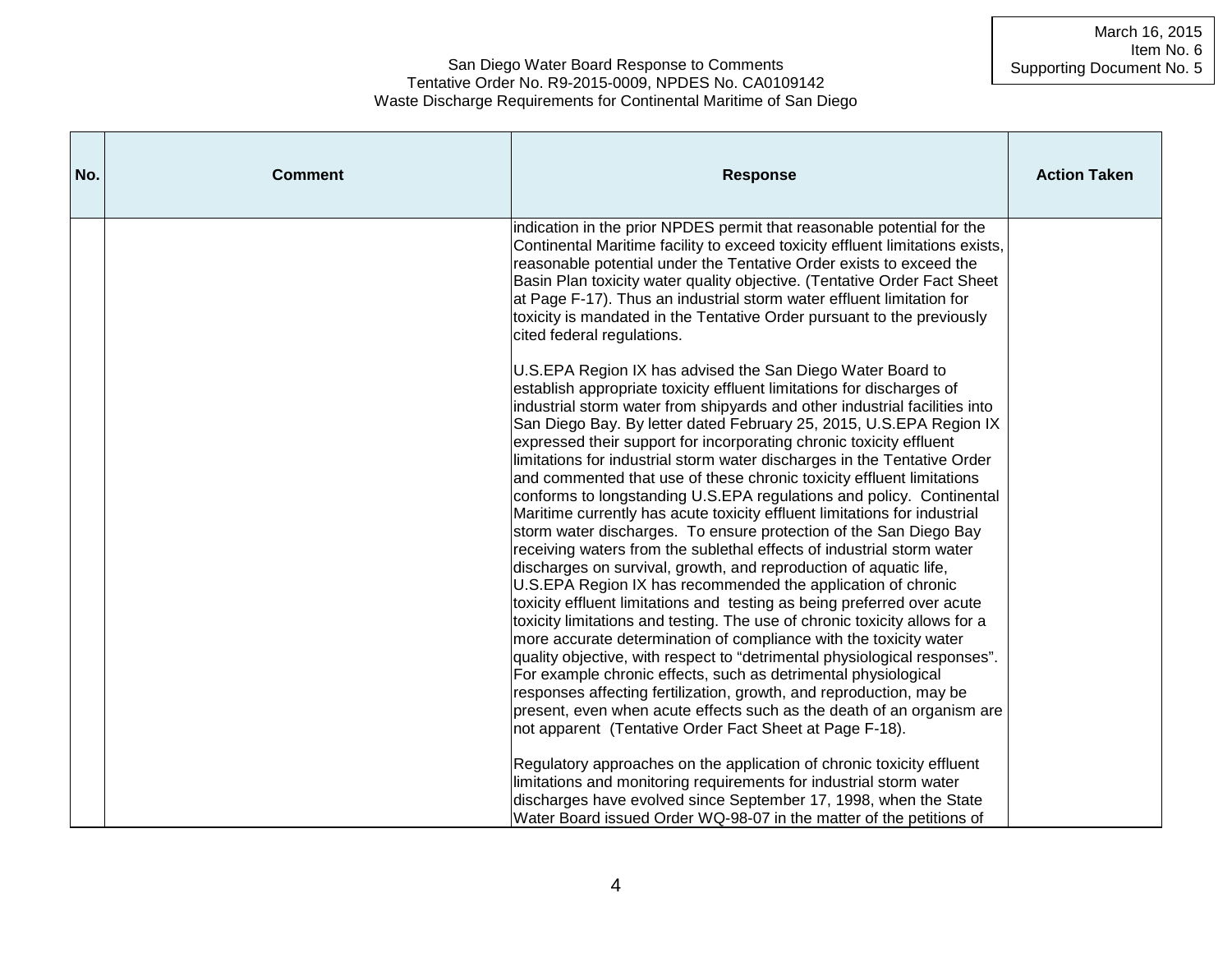| No. | <b>Comment</b> | <b>Response</b>                                                                                                                                                                                                                                                                                                                                                                                                                                                                                                                                                                                                                                                                                                                                                                                                                                                                                                                                                                                                                                                                                                                                                                                                                                                                                                                                                                                                                                                                                                                                                                                                                                                                                                                                                                                                                        | <b>Action Taken</b> |
|-----|----------------|----------------------------------------------------------------------------------------------------------------------------------------------------------------------------------------------------------------------------------------------------------------------------------------------------------------------------------------------------------------------------------------------------------------------------------------------------------------------------------------------------------------------------------------------------------------------------------------------------------------------------------------------------------------------------------------------------------------------------------------------------------------------------------------------------------------------------------------------------------------------------------------------------------------------------------------------------------------------------------------------------------------------------------------------------------------------------------------------------------------------------------------------------------------------------------------------------------------------------------------------------------------------------------------------------------------------------------------------------------------------------------------------------------------------------------------------------------------------------------------------------------------------------------------------------------------------------------------------------------------------------------------------------------------------------------------------------------------------------------------------------------------------------------------------------------------------------------------|---------------------|
|     |                | National Steel and Shipbuilding Company (NASSCO) and Continental<br>Maritime of San Diego, Inc. Advances have been made in the<br>statistical approach used to assess chronic toxicity test results through<br>U.S.EPAs' Test of Significant Toxicity (TST) method of evaluation. The<br>TST method is required under the Tentative Order and provides<br>increased confidence in chronic toxicity data assessments in<br>determining whether a discharge is toxic or non-toxic. The State Water<br>Board demonstrated support for the use of chronic toxicity as a valid<br>measurement of the impacts of storm water on receiving waters in the<br>reissuance of the California Department of Transportation statewide<br>NPDES Storm Water Permit, Order 2012-0011-DWQ, on September<br>19, 2012. This Order requires chronic toxicity monitoring of storm water<br>runoff from outfalls greater than 18 inches when the discharge is to an<br>Area of Special Biological Significance (ASBS) and data analysis using<br>the TST method. Similar requirements to conduct chronic toxicity<br>monitoring of storm water runoff are contained in the San Diego Water<br>Board's Regional Municipal Separate Storm Sewer (MS4) Permit,<br>NPDES Order No. R9-2013-0001, adopted on May 8, 2013. Chronic<br>toxicity effluent limitations and monitoring requirements for industrial<br>storm water discharges are also incorporated into the San Diego Water<br>Board's General Boatyard Permit, NPDES Order No. R9-2013-0026,<br>adopted on May 8, 2013. In addition, the State Water Board draft<br>Policy for Toxicity Assessment and Control, dated June 2012,<br>recommends the use of chronic toxicity tests for industrial storm water<br>discharges.<br>Based on all of these considerations no changes to the Tentative Order |                     |
|     |                | are needed or warranted.                                                                                                                                                                                                                                                                                                                                                                                                                                                                                                                                                                                                                                                                                                                                                                                                                                                                                                                                                                                                                                                                                                                                                                                                                                                                                                                                                                                                                                                                                                                                                                                                                                                                                                                                                                                                               |                     |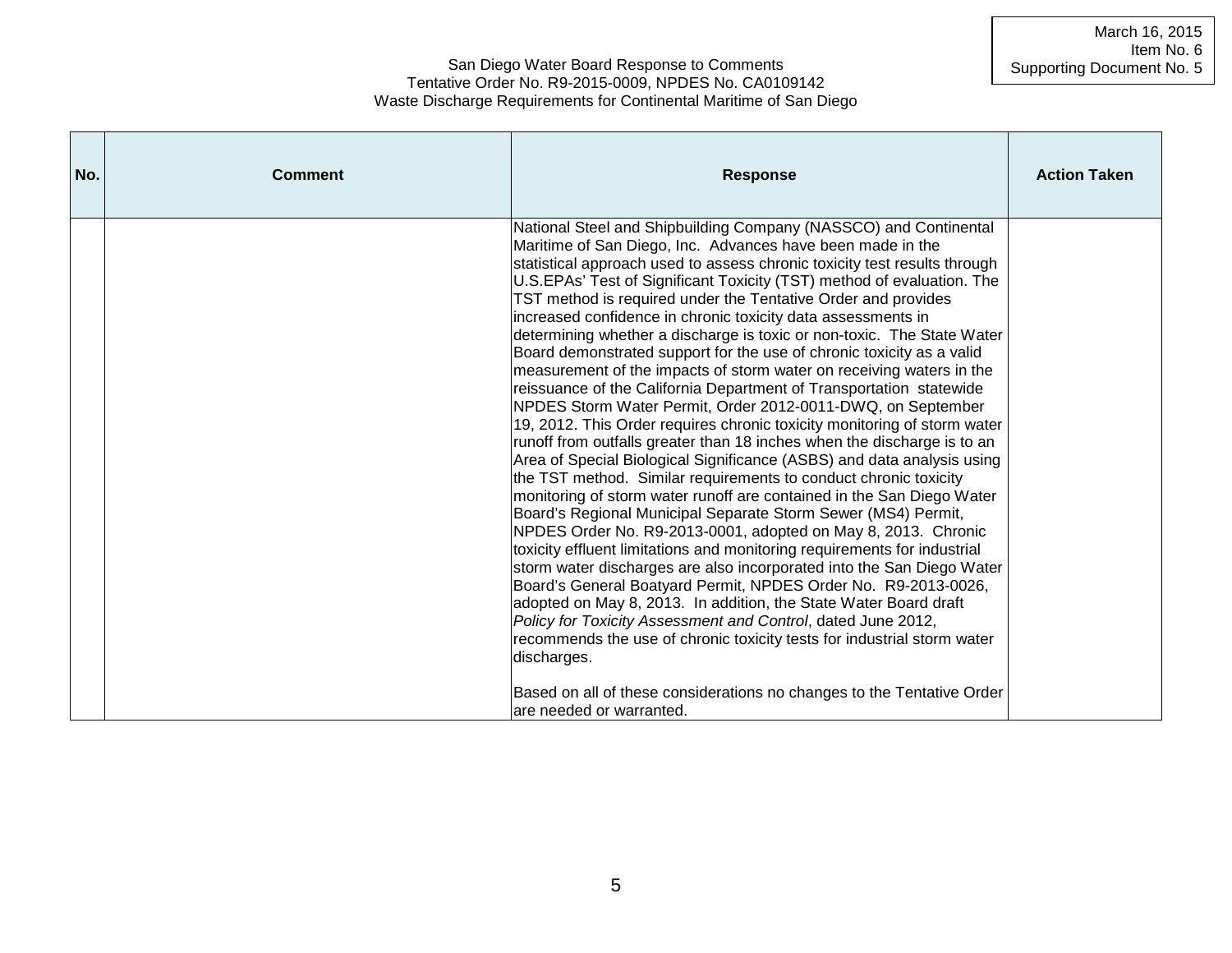| No. | <b>Comment</b>                                                                                                                                                                                                   | <b>Response</b>                                                                                                                                                                                                                                                                                                                                                                                                                                                                                                                                                                                                                                                                                                                                                                                                                                                                                                                                                                                                                                                                                                                               | <b>Action Taken</b>                                                                                                   |
|-----|------------------------------------------------------------------------------------------------------------------------------------------------------------------------------------------------------------------|-----------------------------------------------------------------------------------------------------------------------------------------------------------------------------------------------------------------------------------------------------------------------------------------------------------------------------------------------------------------------------------------------------------------------------------------------------------------------------------------------------------------------------------------------------------------------------------------------------------------------------------------------------------------------------------------------------------------------------------------------------------------------------------------------------------------------------------------------------------------------------------------------------------------------------------------------------------------------------------------------------------------------------------------------------------------------------------------------------------------------------------------------|-----------------------------------------------------------------------------------------------------------------------|
| 2   | Remove the three questions following the first paragraph<br>which imply compliance benchmarks in Attachment E,<br>section IV, Receiving Water and Sediment Monitoring<br>Requirements.                           | The monitoring and reporting program in the Tentative Order and other<br>recently adopted National Pollutant Discharge Elimination System<br>(NPDES) permits are question-driven to better explain the purpose of<br>the monitoring that is established in the program. For the purposes of<br>the Tentative Order, the San Diego Water Board agrees that some of<br>the receiving water monitoring questions could be improved to better<br>explain the purpose of the monitoring. The questions have been<br>retained and modified in the Tentative Order to address Continental<br>Maritime's concerns as shown below. Modified text is displayed in<br>underline or strikeout format.<br>(1) Does the receiving water meet water quality standards listed in<br>section V of this Order, Receiving Water Limitations?<br>(2) Are the receiving water conditions getting better or worse over<br>time?<br>(3) What is the relative contribution of the Facility discharge to pollution<br>in the receiving watersDoes the Facility cause or contribute to<br>violations of the Receiving Water Limitations in Section V. of this<br>Order? | <b>Tentative Order</b><br>Section IV of<br>Attachment E and<br>section VII.E of<br>Attachment F have<br>been revised. |
| 3   | Change the annual receiving water monitoring frequency<br>in Attachment E, section IV, Receiving Water and<br>require monitoring during one qualifying storm event<br>(QSE) with a storm water release per year. | The San Diego Water Board agrees that the intention of the receiving<br>water monitoring program is to determine the effects of any discharge<br>Sediment Monitoring Requirements, Paragraph C. 3. A. to from Continental Maritime on the receiving water. For this reason, the<br>Tentative Order has been revised to clarify that receiving water<br>monitoring is required once annually during a QSE.                                                                                                                                                                                                                                                                                                                                                                                                                                                                                                                                                                                                                                                                                                                                     | <b>Tentative Order</b><br>Table E-3 in<br>Attachment E has<br>been revised.                                           |
| 4   | Remove the chronic toxicity requirement in Table E-3 yet<br>life affects from our rare storm water releases.                                                                                                     | See response to Comment No. 1. Based on all of these considerations No changes have<br>specify acute toxicity testing to accurately capture aquatic no changes to the Tentative Order are needed or warranted.                                                                                                                                                                                                                                                                                                                                                                                                                                                                                                                                                                                                                                                                                                                                                                                                                                                                                                                                | lbeen made to the<br>Tentative Order.                                                                                 |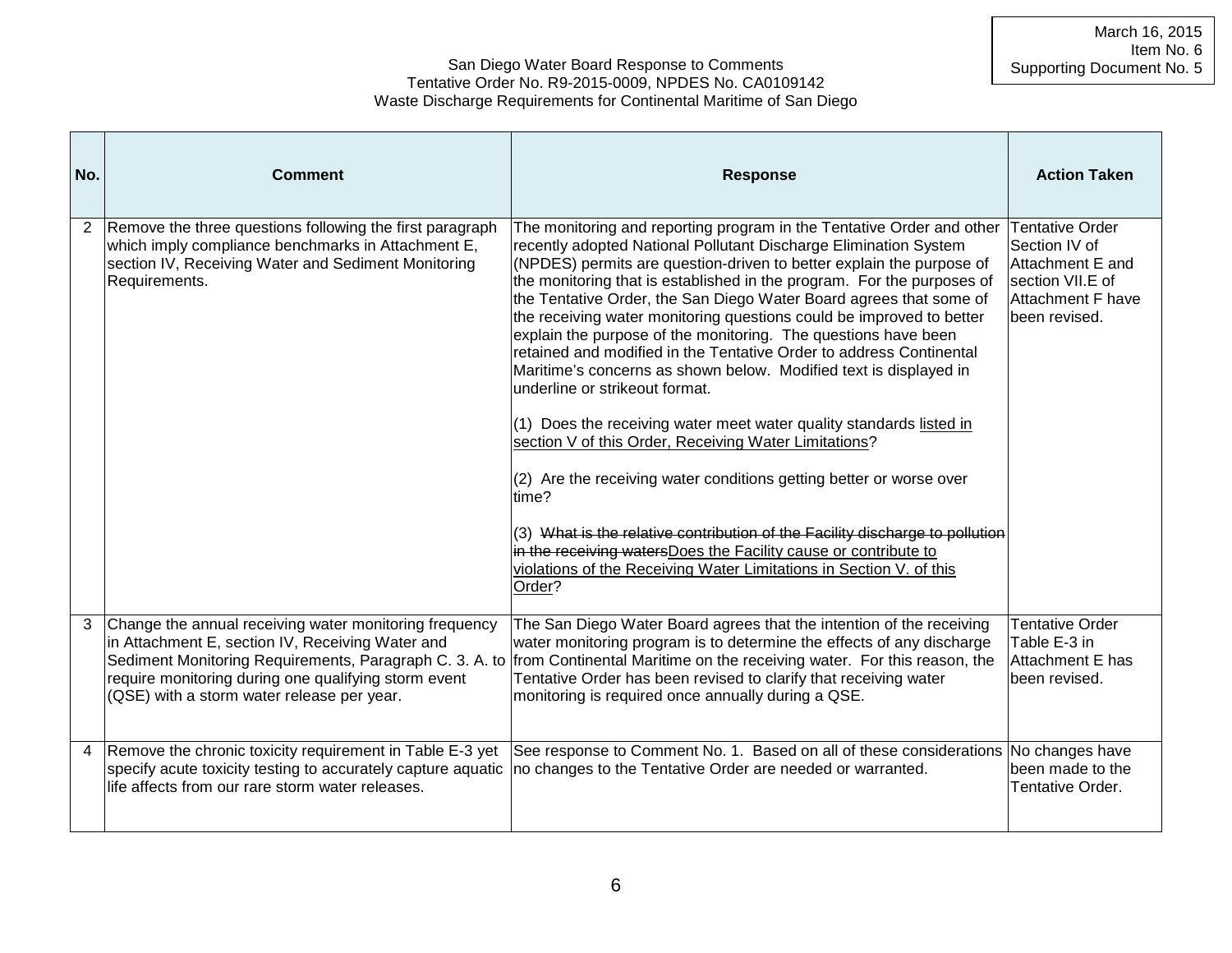| No. | <b>Comment</b>                                                                                                                                                                                                                                                                                                             | <b>Response</b>                                                                                                                                                                                                                                                                                                                                                                                                                                                                                                                                                                                                                                                                                                                                                                                                                                                                                                                                                                                                                                                                                                                                                                                                                                                                                                                                                                                                                                                                                                                                                                                                                                                                                                                                                                                                                                                                                                                                                                                                                                                                                                                                                                  | <b>Action Taken</b>                                |
|-----|----------------------------------------------------------------------------------------------------------------------------------------------------------------------------------------------------------------------------------------------------------------------------------------------------------------------------|----------------------------------------------------------------------------------------------------------------------------------------------------------------------------------------------------------------------------------------------------------------------------------------------------------------------------------------------------------------------------------------------------------------------------------------------------------------------------------------------------------------------------------------------------------------------------------------------------------------------------------------------------------------------------------------------------------------------------------------------------------------------------------------------------------------------------------------------------------------------------------------------------------------------------------------------------------------------------------------------------------------------------------------------------------------------------------------------------------------------------------------------------------------------------------------------------------------------------------------------------------------------------------------------------------------------------------------------------------------------------------------------------------------------------------------------------------------------------------------------------------------------------------------------------------------------------------------------------------------------------------------------------------------------------------------------------------------------------------------------------------------------------------------------------------------------------------------------------------------------------------------------------------------------------------------------------------------------------------------------------------------------------------------------------------------------------------------------------------------------------------------------------------------------------------|----------------------------------------------------|
| 5   | Continental Maritime commented that the costs of<br>implementing the Tentative Order requirements, primarily<br>with respect to chronic toxicity, sediment quality triad<br>sampling and analysis, and Storm Water Pollution<br>Prevention Plan maintenance, will be 363% to 696%<br>higher than the previous NPDES Order. | The requirements of this Tentative Order are similar to other facilities<br>on San Diego Bay, regulated under NPDES permits, such as Naval<br>Base San Diego (Order No. R9-2013-0064) and Naval Base Point<br>Loma (Order No. R9-2014-0037).<br>No changes to the Tentative Order are needed or warranted with<br>respect to the application of a chronic toxicity effluent limitation and<br>chronic toxicity monitoring requirements for industrial storm water<br>discharges (See Response to Comment No. 1).<br>Partially in response to this comment the San Diego Water Board has<br>revised the Tentative Order to reduce the frequency of receiving water<br>column monitoring from annually to once annually when a qualifying<br>storm event occurs resulting in a discharge to San Diego Bay. (See<br>Response to Comment No. 3). Continental Maritime diverts most<br>industrial storm water flows to the sanitary sewage system, and rarely<br>discharges storm water flows to San Diego Bay. The requirement to<br>conduct receiving water column monitoring will rarely be triggered<br>under these circumstances and the reduction in receiving water<br>monitoring costs will be a significant savings. Another consideration in<br>projecting monitoring costs is that storm water sampling is also only<br>required if there is a discharge to San Diego Bay which again should<br>result in a significant cost savings. Continental Maritime's projected<br>cost estimates represent a worst-case scenario and actual costs will<br>likely be less than they have estimated especially for the sediment<br>quality triad sampling and the Storm Water Pollution Prevention Plan<br>(SWPPP) as explained below.<br>The initial sediment chemistry screening required in the receiving water<br>sediment monitoring program described in Attachment E of the<br>Tentative Order at section IV.C.4 may include sampling at 14 locations.<br>Benthic community monitoring will likely be conducted at fewer stations<br>based on the conceptual model that is required to be submitted for<br>assessing the sediment monitoring program design. In addition, the | See responses to<br>Comment Nos. 1 and<br>3 above. |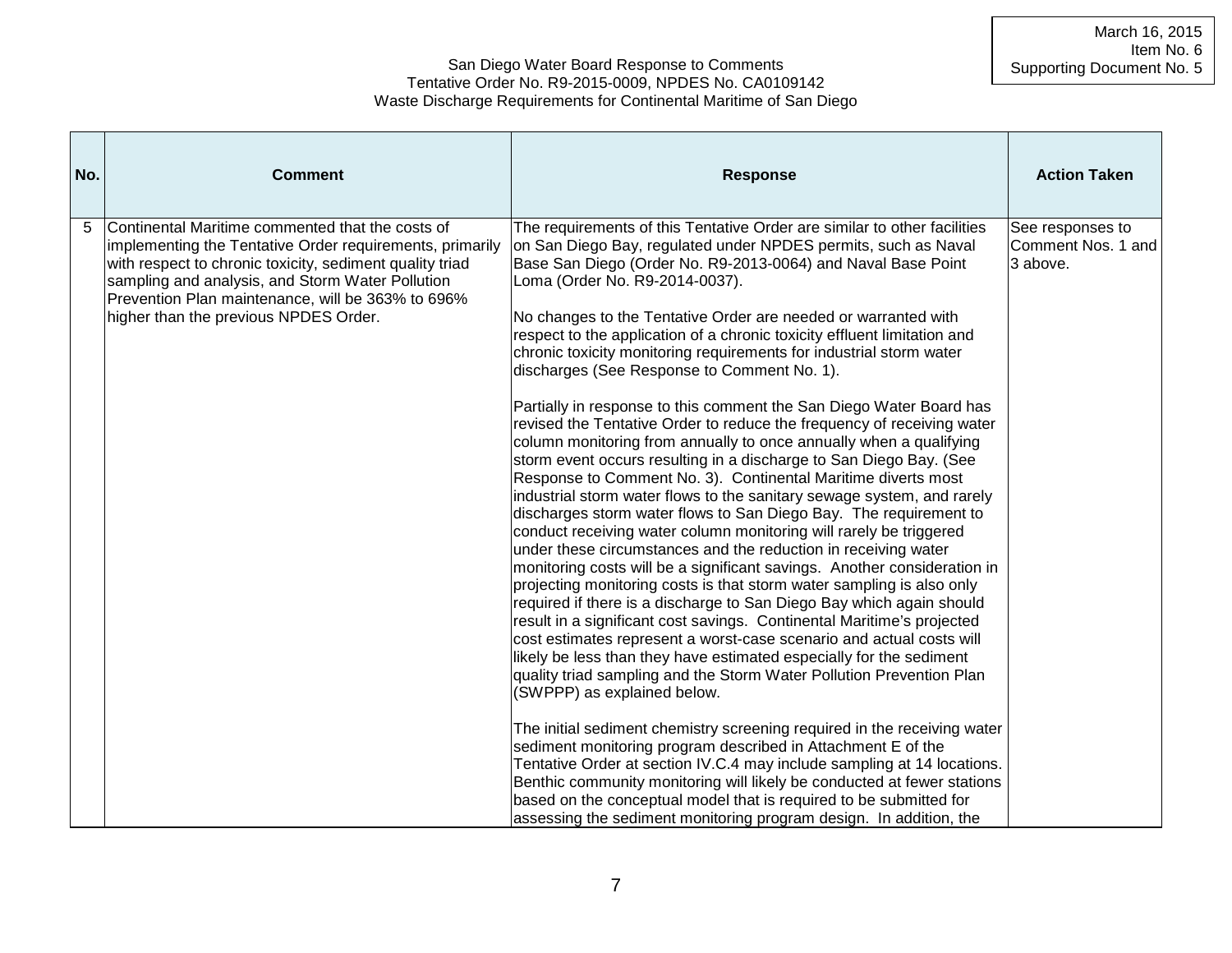| No. | <b>Comment</b> | <b>Response</b>                                                                                                                                                                                                                                                                                                                                                                                                                                                                                                                                                                                                                                                                                                                                                                                                                                                                                                                                                                                                                                                                          | <b>Action Taken</b> |
|-----|----------------|------------------------------------------------------------------------------------------------------------------------------------------------------------------------------------------------------------------------------------------------------------------------------------------------------------------------------------------------------------------------------------------------------------------------------------------------------------------------------------------------------------------------------------------------------------------------------------------------------------------------------------------------------------------------------------------------------------------------------------------------------------------------------------------------------------------------------------------------------------------------------------------------------------------------------------------------------------------------------------------------------------------------------------------------------------------------------------------|---------------------|
|     |                | Tentative Order does not require that sediment sampling be conducted<br>annually. Over the five year term of the Tentative Order, one initial<br>sediment chemistry screening event and one sediment quality triad<br>monitoring event are required at yet to be determined locations.<br>To achieve maximum efficiency and economy of resources in<br>conducting monitoring, the Tentative Order provides, in section IV.B of<br>Attachment E, that Continental Maritime may establish or join a San<br>Diego Bay monitoring coalition with other dischargers and groups<br>conducting monitoring in San Diego Bay. Monitoring coalitions enable<br>the sharing of technical resources, trained personnel, and associated<br>costs and could create an integrated monitoring program within San<br>Diego Bay. Continental Maritime could consider forming a monitoring<br>coalition or make other arrangements to work with other dischargers<br>conducting monitoring in San Diego Bay such as BAE Systems,<br>NASSCO and the US Navy to have one contractor sample multiple<br>sites. |                     |
|     |                | The Tentative Order requires, in section XII of Attachment G, that the<br>Storm Water Pollution Prevention Plan (SWPPP) be revised prior to<br>changes in industrial activities or as necessary in response to violations<br>of the Tentative Order. This requirement to maintain the SWPPP is a<br>standard requirement in all NPDES Permits dealing with regulation of<br>storm water flows including but not limited to the statewide General<br>Permit for Storm Water Discharges Associated with Construction and<br>Land Disturbance Activities, Order No. 2009-0009-DWQ and the<br>statewide General Permit for Storm Water Discharges Associated with<br>Industrial Activities, Order No. 2014-0057-DWQ. While the Tentative<br>Order requires that the SWPPP be reviewed annually and revised as<br>necessary to reduce or prevent pollutant discharges, this annual review<br>should result in limited changes to the SWPPP at a minimal cost.                                                                                                                                 |                     |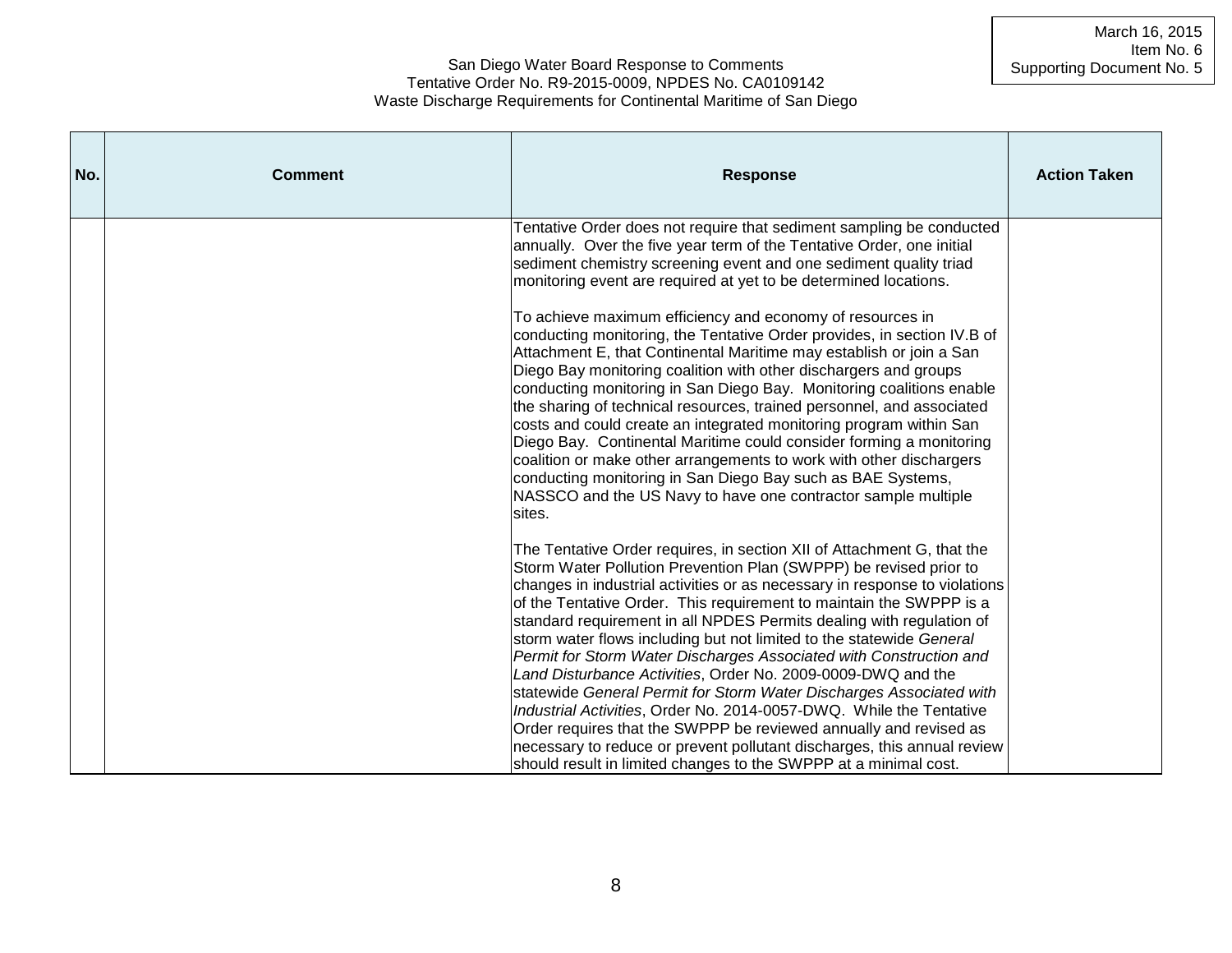| No.                                                    | <b>Comment</b>                                                                                                                                                                                                                                               | <b>Response</b>                                                                                                                                                                                                                                                                                 | <b>Action Taken</b>                                     |
|--------------------------------------------------------|--------------------------------------------------------------------------------------------------------------------------------------------------------------------------------------------------------------------------------------------------------------|-------------------------------------------------------------------------------------------------------------------------------------------------------------------------------------------------------------------------------------------------------------------------------------------------|---------------------------------------------------------|
| 6                                                      | Continental Maritime of San Diego respectfully requests<br>the facility contact, title and phone and authorized person<br>to sign and submit reports in Attachment F, Table F-1 be<br>changed to Dewey Youngerman per the signature<br>information provided. | By e-mail dated December 23, 2014, Continental Maritime sent a form<br>signed by the Vice President and General Manager authorizing Russell Table F-1 has been<br>McCarthy and Dewey Youngerman to sign reports for the Facility.<br>Table F-1 of Tentative Order has been revised accordingly. | lTentative Order<br><i><u><b>Irevised.</b></u></i>      |
| <b>U.S. Environmental Protection Agency, Region IX</b> |                                                                                                                                                                                                                                                              |                                                                                                                                                                                                                                                                                                 |                                                         |
|                                                        | Consistent with EPA policy and State and Regional Board<br>practices, we fully support the use of chronic toxicity<br>limitations in this permit.                                                                                                            | The San Diego Water Board appreciates the support from the U.S.<br>Environmental Protection Agency, Region IX.                                                                                                                                                                                  | No changes have<br>been made to the<br>Tentative Order. |